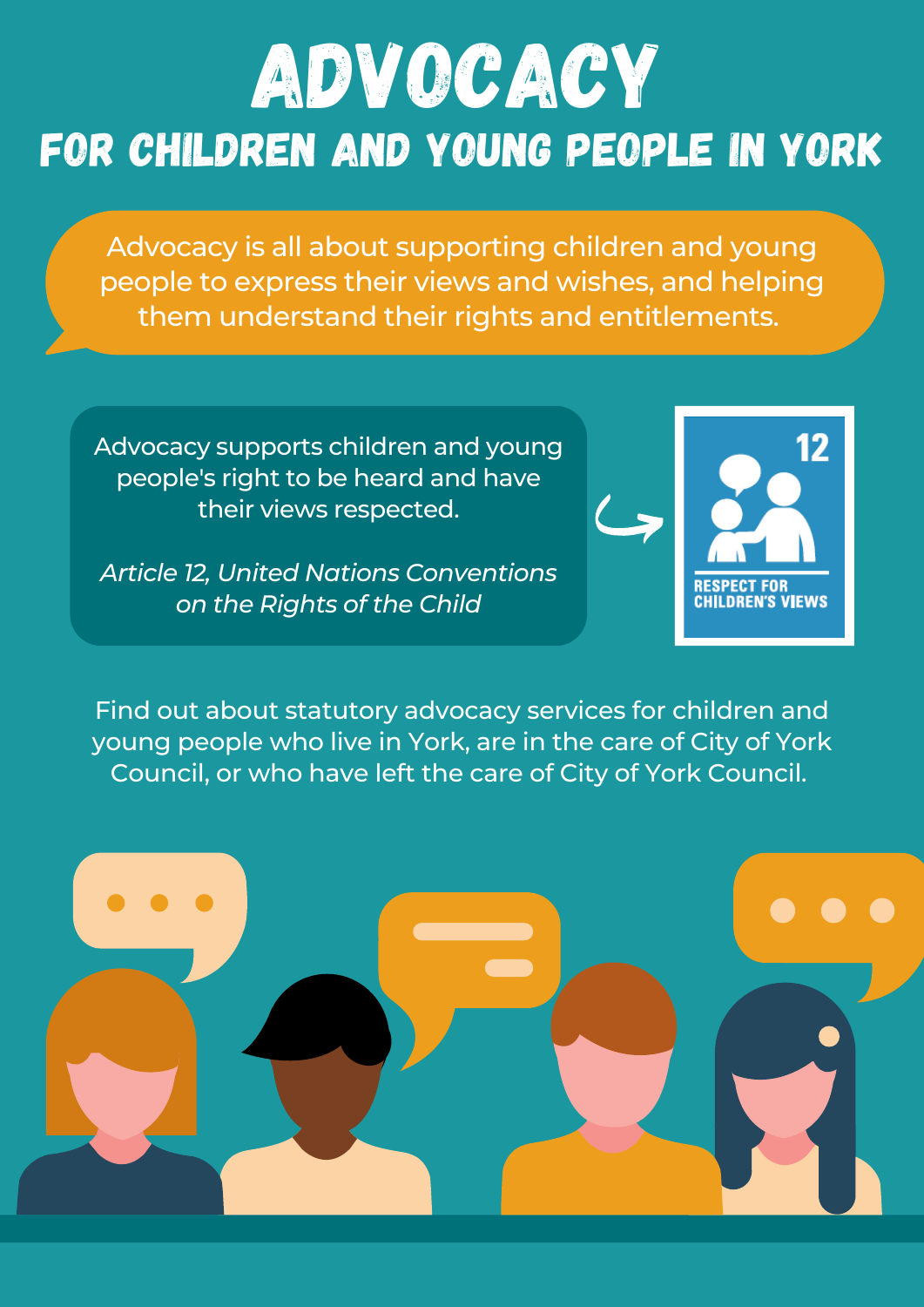## Advocacy services

Some children and young people have a statutory entitlement to advocacy. This means that there should be services in place so that they can access the right advocacy support.

Please contact the services directly to find out more about the support they provide, or to make a referral.

You can also access the information within this leaflet online by scanning the QR code.



#### Speak up, children's rights and advocacy service

Speak Up provides advocacy to children and young people who are:

- In the care of City of York Council.
- A care leaver up to the age of 25.
- Aged under 18 and wanting to make a complaint about Children's Services at City of York Council.
- Aged 16 or 17 and homeless.
- Advocacy for young people subject to a Child Protection Plan, or for young parents aged under 18 who have a child subject to a Child Protection Plan. *This is not a statutory requirement but can have significant benefits to those in receipt of this support.*

The advocacy provided by Speak Up is mostly instructed, where advocates only act on instruction of the child or young person. Speak Up also provides non-instructed advocacy. This is only provided as a last resort when a child has no communication system or where they do not have the capacity or understanding to express their views.

Contact Speak Up: speakup@york.gov.uk, 07769 725174 Website: www.showmethatimatter.com

PEAK U

York's Children's Rights and Advocacy Service

#### CHILDREN AND YOUNG PEOPLE IN CUSTODY

Children and young people in custody have a statutory entitlement to advocacy support. The provider of this will vary depending on where the young person is detained, so it's best to check with the detention centre or ask the local Youth Justice Service.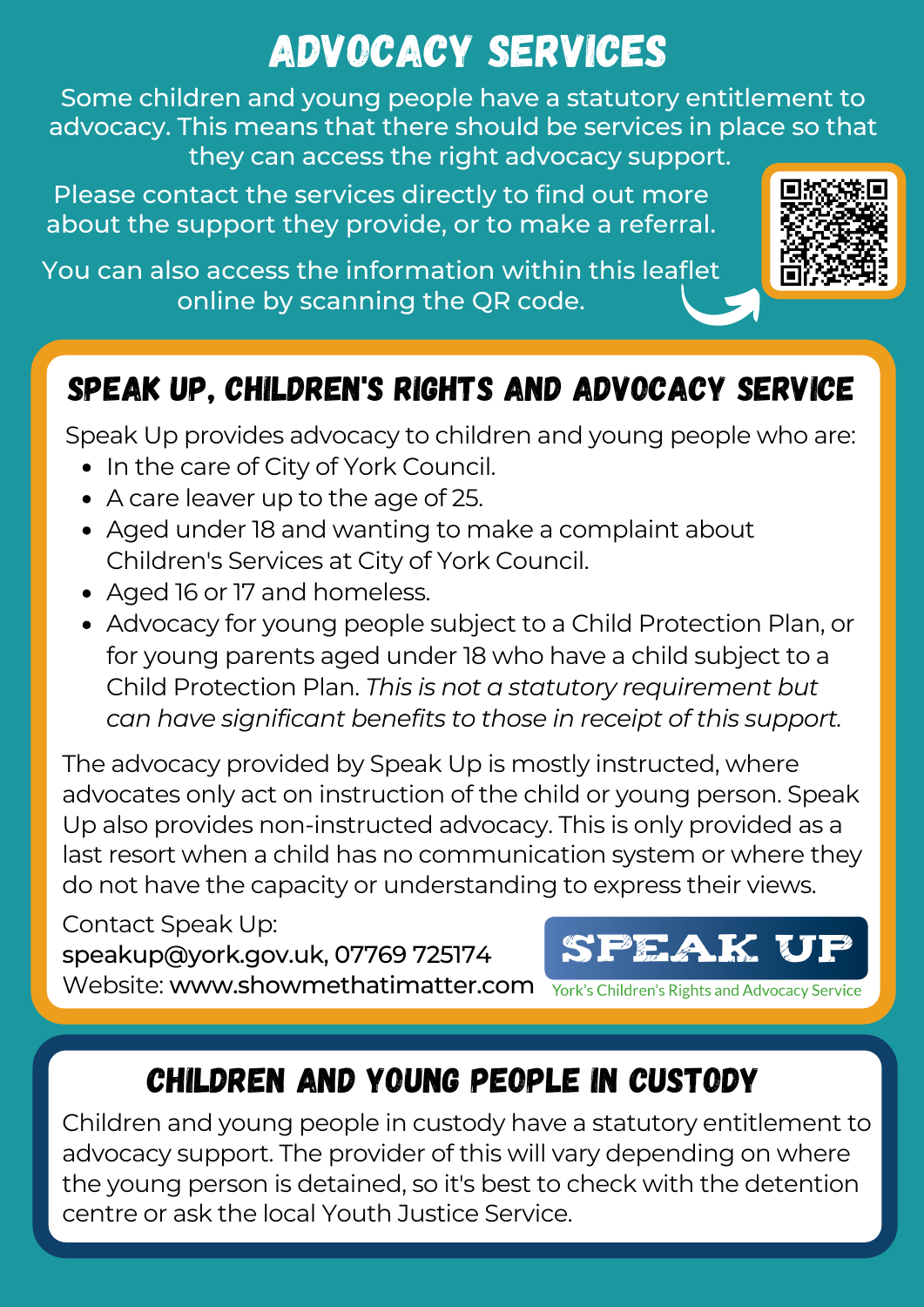#### **SENDIASS**

SENDIASS stands for Special Educational Needs and Disabilities Information and Advice Support Service. SENDIASS provides advocacy to children and young people with special educational needs and disabilities up to the age of 25.

SENDIASS aims to help young people and their parents to be more involved in decisions relating to their needs or disability. This includes understanding what support they should be getting with their learning, and understanding their rights and entitlements.

Contact SENDIASS:

yorksendiass@york.gov.uk or 07923213865. Website: www.york.gov.uk/SENDIASS

#### yORK ADVOCACY HUB

York Advocacy Hub provides advocacy support to:

- 16 and 17 year olds who lack mental capacity this is called Independent Mental Capacity Advocacy (IMCA).
- Children and young people detained under the Mental Health Act – this is called Independent Mental Health Advocacy (IMHA).
- Children aged up to 18 accessing health services who wish to make a complaint about the health service.

Contact York Advocacy Hub 01904 414357, text 07864728942 or email office@yorkadvocacy.org.uk.



**YORK** 

 $\mathsf{I}\mathsf{I}\mathsf{O}$ 

### always heard - CORAM

Always Heard is a national service that provides advocacy to children and young people who have a statutory entitlement to this support and have been unable to access it from a local service.

Contact: 0808 800 5792, Text 07758670369 Email [help@coramvoice.org.uk](mailto:help@coramvoice.org.uk)